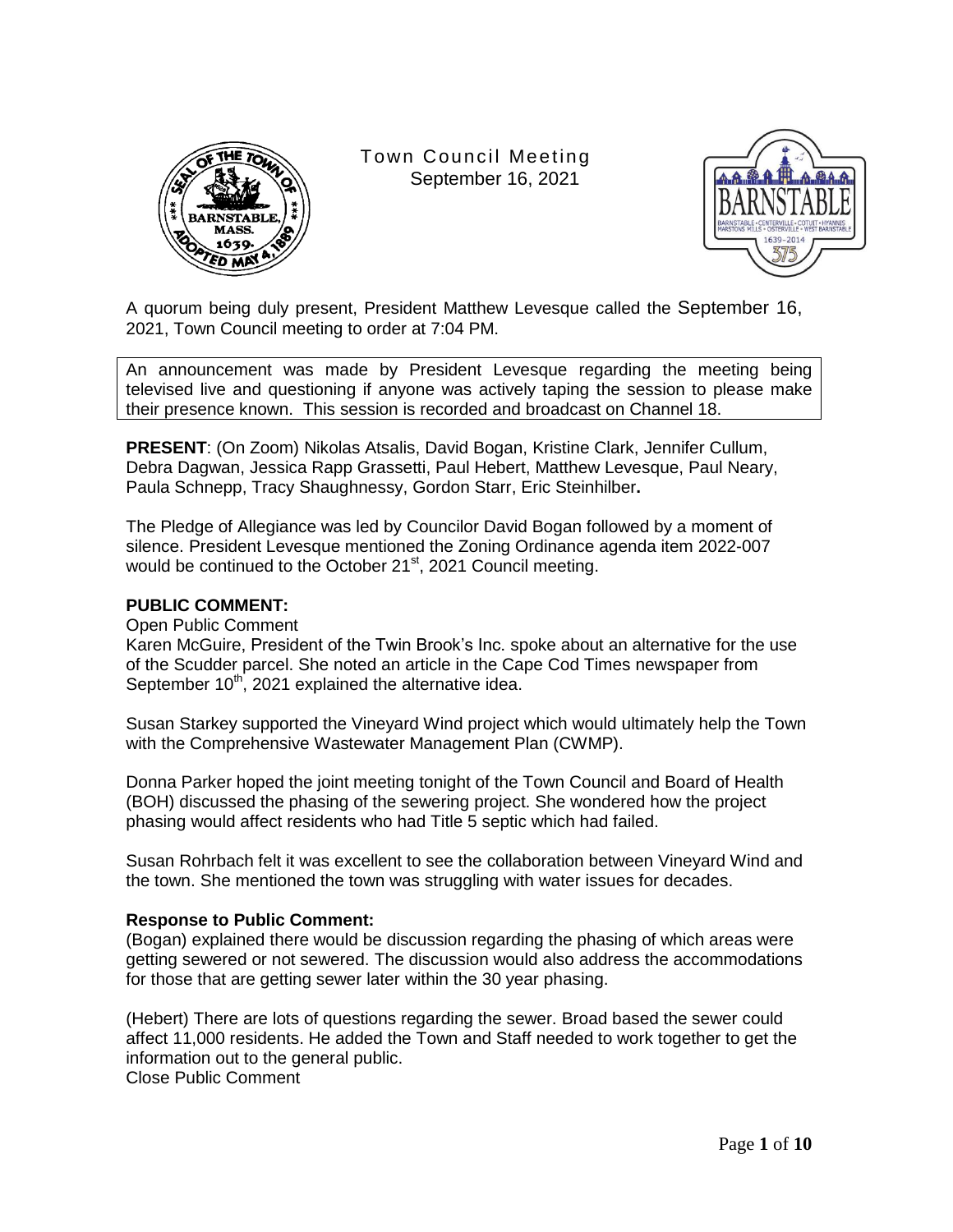# **TOWN MANAGER COMMUNICATIONS (update Exhibit A)**

- Consistent flow of information for CWMP fiscal, technology, regulatory and tactical will be explained in weekly communications. There will be updates as we progress thru the sewering project.
- Budget fiscal 2023
- Removal of Main Street Downtown Hyannis Street barriers
- Cape Cod Gateway Airport roundtable discussion on September 15, 2021 and 2 grants were awarded on September 9, 2021
- Vineyard Wind Phase I and Phase II update
- Sewer construction starting September  $20<sup>th</sup>$ , 2021 and will commence for the Strawberry Hill Road

### **Response to Town Manager's Report**

(Cullum) Thank you for the Hyannis Harbor grants as the harbor is central to the Village of Hyannis.

Board of Health (BOH) – Chair John Norman opened the meeting. **PRESENT**: (On Zoom) Donald Guadagnoli, MD., Thomas Lee, Daniel Luczkow, MD., John Norman, Chair. Thomas McKean, Director of Public Health and Sharon Crocker, Administrative Assistant, were also present.

Mark Ells discussed the communication between the BOH and the Town Council. The discussions centered on the CWMP with updates and coordinated efforts. He spoke about the nitrogen sensitive areas of the Town and use of innovative onsite systems (IA). Dan Santos, Director of Public Works gave an update on the CWMP. He spoke about the Massachusetts Environmental Protection Agency (MEPA) and Cape Cod Commission fully approving of the CWMP plan. He discussed the State Revolving Funds (SPF) 2021 which the town had submitted all projects in order to receive funding. He added the negotiations with Joint Cape Cod Base project were still ongoing. He commented on the 19 projects over the 30 years which would be based in the center of Barnstable. He affirmed the upcoming projects: Strawberry Hill Road sewer expansion project costing \$11.7 million dollars / Craigville Beach Road which would start September 20, 2021; Duct bank and substation with an offshore transmission cable installation at Covell Beach. He noted the project construction was anticipated to be completed in spring 2023. He added the Route 28 East Sewer Expansion costing \$22 million dollars which was approved for SPF funding at the June Council meeting.

Dan Santos discussed other sewer expansion projects: Phinney"s lane/ Long Pond – pump station at Mother"s Park; Route 28 Centerville/Marstons Mills – survey work already completed. He utilized a PowerPoint presentation to give an overview of the sewer expansion project. He noted the Route 28/ Yarmouth Road was a Massachusetts Department of Transportation (MASSDOT) project in which sewer and water infrastructure would be installed as part of their project. MASSDOT has bid the project out and this will save the town money on our project. He explained the Evaluation of Nitrogen Removal Improvements at the Barnstable Water Pollution Control Request for Proposals has been issued to the public. He said the Department of Environmental Protection has meet with BOH and the Building Commissioner/ Department. Properties will be required to connect to sewer and will look at each property individually. Residents will need to understand the requirement to connect as the Town must reach a level to reduce the nitrogen levels. The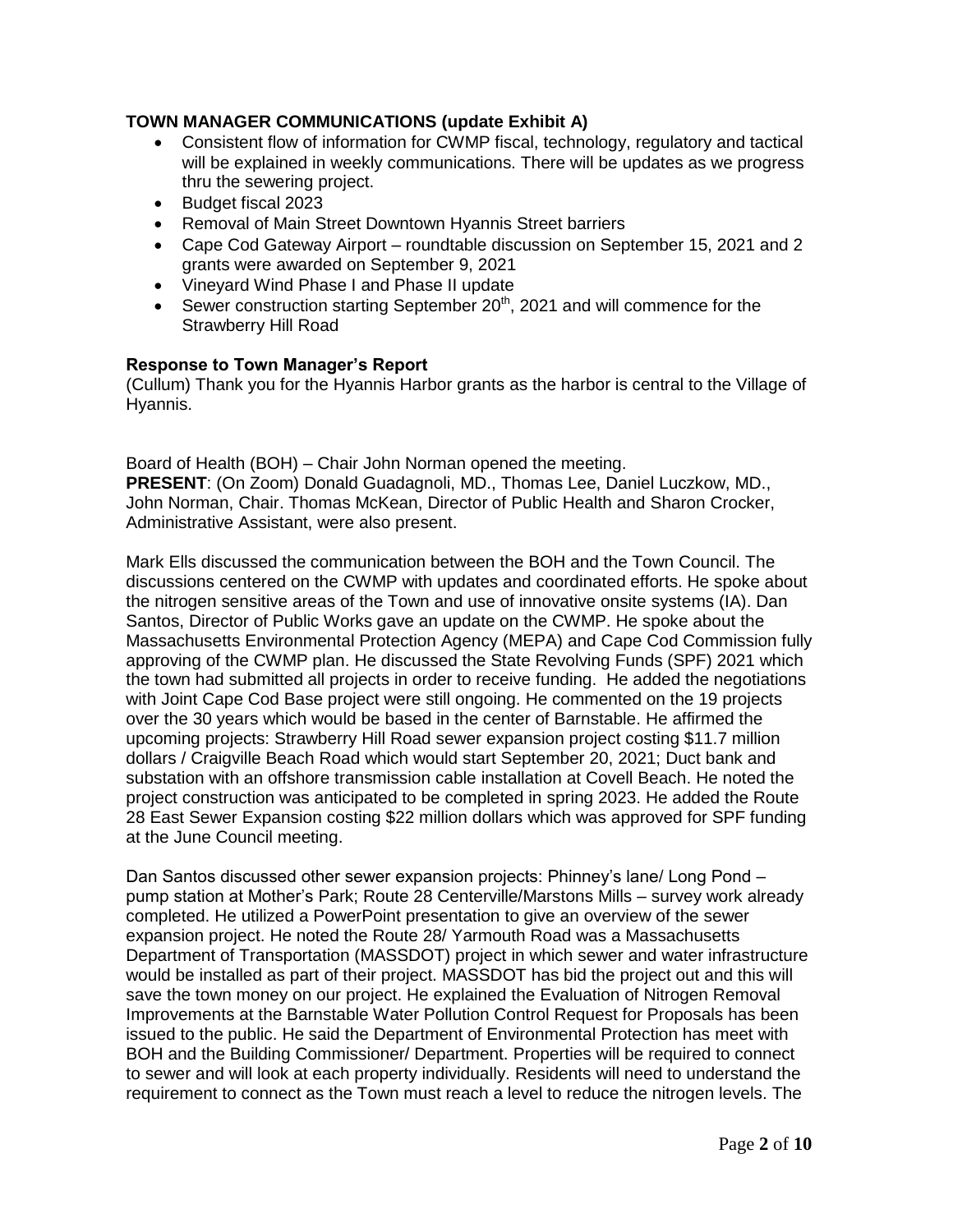Town needs to meet the standards for clean water. The Town is also looking at the phasing and what to do with current septic tanks. The Town and all its departments must work together to update the citizens. BOH Chair John Norman explained he is working closely with the Department of Environmental Protection (DEP). Each property subject to the sewer connection will be looked at and will work with Legal regarding those that do not want to hook up to sewer.

(Cullum) Is the BOH going to civic association meetings with the councilor? Great teamwork would be helpful for residents to understand the need for the sewer project. (Rapp Grassetti) wondered about addition workshop for Phase I/II and Phase III as well as discussion regarding the use of IA systems to help reduce the nitrogen levels. She had concerns with the onsite systems and residents who will not have a sewer connections. (Dagwan) This is a tough job does the BOH need more people on their board? Would it be beneficial to the board to have more members? (Norman) Yes, we would welcome a bigger committee with a three-member board one has to be very careful to avoid conversations outside a meeting – there cannot be a two-person conversation. (Neary) Nitrogen reduction project is costly we must require residents to connect to sewer. (Bogan) This is a tough love situation but we can still be compassionate in extreme circumstances it is the only way this works. (Rapp Grassetti) will place enlarging the BOH on the Appointments Committee agenda. Will take a look at an increase to a 5-member board.

(Norman) Open up to questions from the BOH. (Lee) This is not a simple matter must look at all cases and solve the issues. The Nitrogen E Systems are very important.

Close this portion of the meeting BOH is not adjourned at this time as open meeting is still going on,

# **ACT ON MINUTES**:

Upon a motion duly made and seconded it was to accept the minutes of September 2, 2021 as presented. **VOTE: PASSES 13 YES Roll Call: Atsalis, Bogan, Clark, Cullum, Dagwan, Rapp Grassetti, Hebert, Levesque, Neary, Schnepp, Shaughnessy, Starr, Steinhilber.**

### **COMMUNICATIONS- from elected officials, boards, committees, and staff commission reports, correspondence and announcements:**

(Rapp Grassetti) Discussion to enlarge BOH on Tuesday meeting; there is an opening on Planning Board with 7 applications.

(Shaughnessy) Open Streets activities on Main Street Hyannis - come out the street is shut down to vehicle traffic.

(Starr) Hazardous Waste disposal has been moved from September  $18<sup>th</sup>$  to September  $25^{\text{th}}$ .

(Dagwan) Open Street Hyannis first one in almost two years. Second Open Street is scheduled for October  $17<sup>th</sup>$ . September 23<sup>rd</sup> the Women's Coalition will discuss on zoom from 900am – 10:30 am Who me – you can run for office. Discussion regarding women running for political office.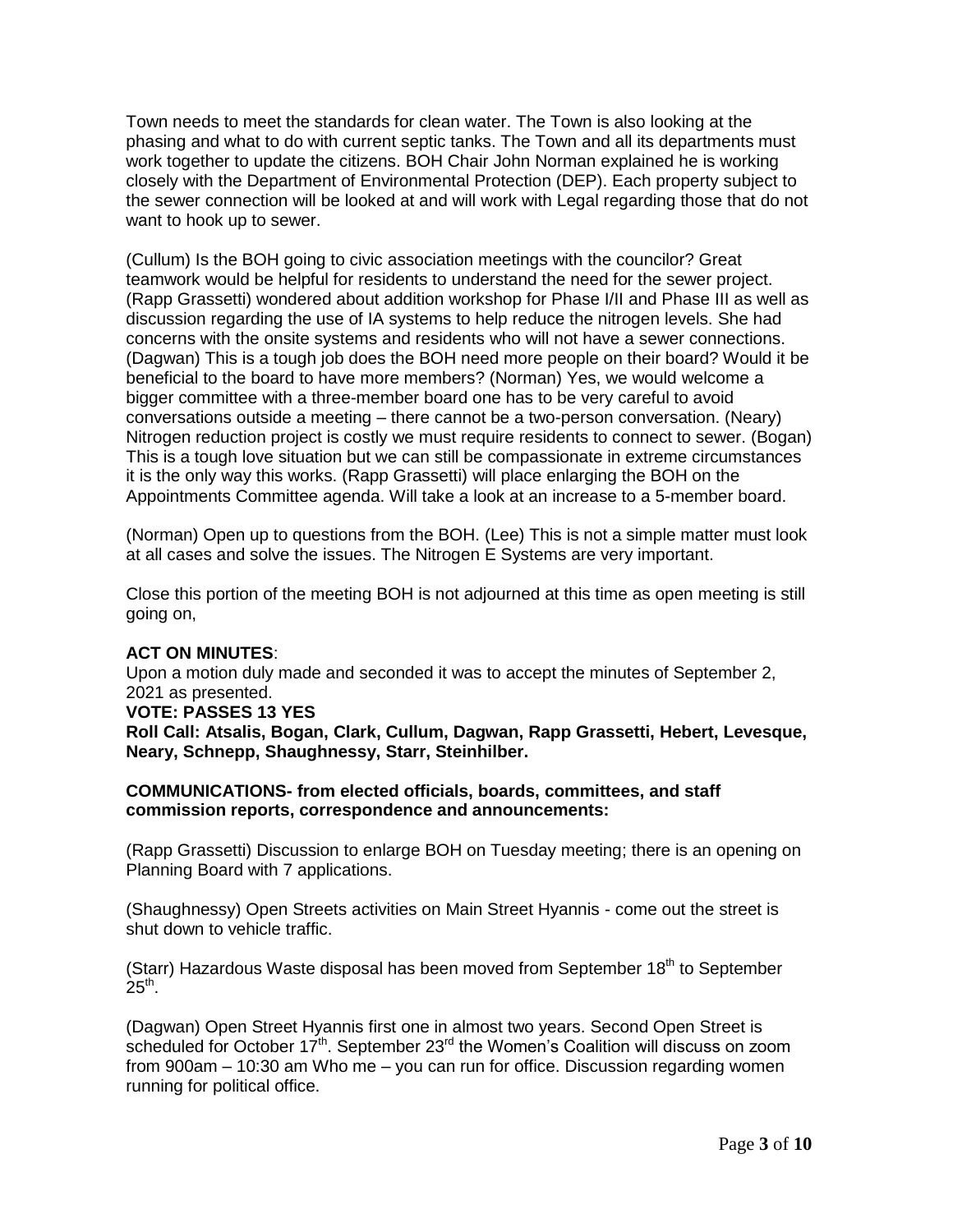(Rapp Grassetti) Greek Church on Wednesday September 29<sup>th</sup> 9:00am – noon drive through flu shots. Cost to \$3.00

(Dagwan) Upcoming in October - Hyannis Candidates" night for all School Board and Council November 2, 2021 election candidates.

5-minute break (8:55 pm – 9:05 pm)

### **2022-007 AMENDING THE CODE OF THE TOWN OF BARNSTABLE, PART I GENERAL ORDINANCES, CHAPTER 240 ZONING BY ADDING A MIXED-USE SUB ZONE OF THE MEDICAL SERVICES OVERLAY DISTRICT INTRO: 07/15/2021, 09/02/2021, 09/16/2021**

Upon a motion duly made and seconded it was **SECTION 1**

By amending the Zoning Map of Barnstable, Mass. Dated September 1, 1998, as previously amended, as referenced in Article II, Section 240-6, to add a Mixed-Use Sub Zone of the Medical Services Overlay District, as shown on maps dated July 7, 2021, prepared by the Town of Barnstable Geographical Information System Unit, and entitled:

- Proposed Amendment to the Town Zoning Map Creating the Mixed-Use Sub Zone of the Medical Services Overlay District
- Proposed Amendment to the Hyannis Zoning Map Creating the Mixed-Use Sub Zone of the Medical Services Overlay District
- Proposed Amendment to the Barnstable Zoning Map Creating the Mixed-Use Sub Zone of the Medical Services Overlay District

# **SECTION 2**

By amending Article II, Section 240-5, Establishment of districts, by inserting the term "Mixed-Use Sub Zone of the Medical Services Overlay District" immediately below the term "Medical Services Overlay District" as it appears under the heading "Overlay Districts".

# **SECTION 3**

By inserting in Article III, the following new Section 240-38.1:

# "§ 240-38.1 **Mixed-Use Sub Zone of the Medical Services Overlay District**

# **A. Purpose.**

- (1) The purpose of this section is to permit the development and relocation of medical and healthcare services, together with commercial, retail and residential uses, on a site with convenient regional access. The Mixed-Use Sub Zone is established as a special district of the Medical Services Overlay District which overlays in majority part the Industrial Zoning District, and, in part, the Groundwater Protection and Wellhead Protection Overlay Districts.
- (2) Provisions of this section are designed to ensure that all development activities associated with the Mixed-Use Sub Zone will be carried out so as to provide for and maintain protection of neighboring properties, convenient and safe access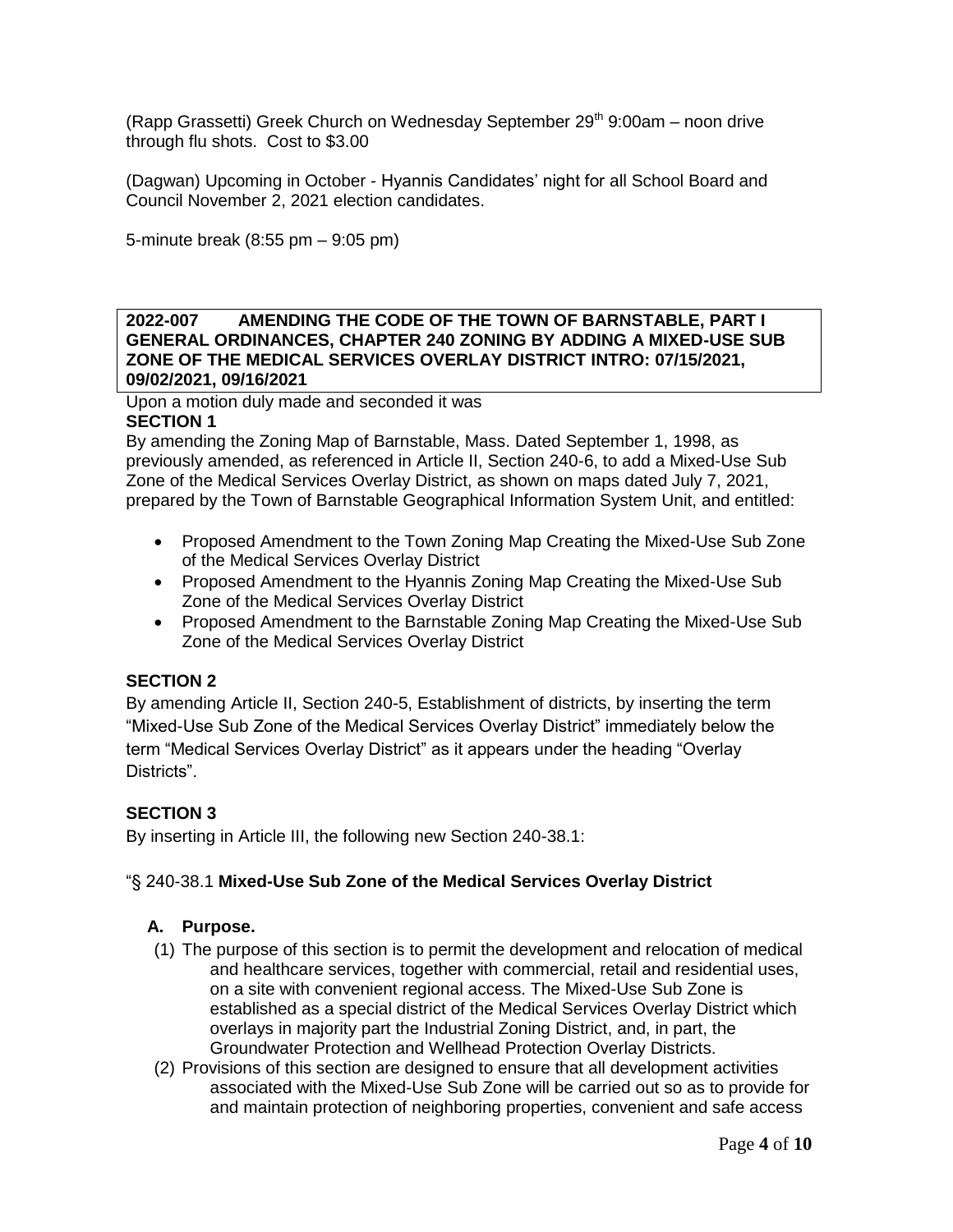for vehicular and pedestrian movement, fire-fighting and emergency rescue vehicles, satisfactory methods of stormwater management, groundwater recharge and handling and disposal of sewage and waste and adequate offstreet parking. To the extent anything contained in this Section 240-38.1 conflicts with any other provisions of this zoning ordinance, this Section 240- 38.1 shall govern.

- **B. District established.** A "Mixed-Use Sub Zone of the Medical Services Overlay District" is hereby established and shall be considered superimposed over any other districts established by this chapter and is shown as an overlay on the Official Zoning Map established pursuant to §240-6, Zoning Map, herein.
- **C. Principal permitted uses.** The principal permitted uses allowed in the Mixed-Use Sub Zone shall include all uses permitted in the Medical Services Overlay District, which include all uses permitted in the underlying IND District (including, without limitation, any use permitted in the B and S&D Districts). Additionally, multifamily dwellings (apartments) on a lot within 1,000 feet of Kidd"s Hill Road within the Mixed-Use Sub Zone shall be permitted subject to the following provisions in lieu of the requirements set forth in Sections 240-21.A(9)(a)-(i) or 240.38(F), or any other provisions as may be set forth in this Zoning Ordinance:
	- (1) The minimum lot area ratio shall be 1,500 square feet of lot area per each apartment unit for new multifamily structures.
	- (2) The maximum lot coverage shall be 25%.
	- $(3)$  The maximum height shall not exceed 35 feet<sup>1</sup>.
	- (4) The minimum front yard setback shall be 60 feet.
	- (5) The minimum side and rear yard setbacks shall be 30 feet.
	- (6) The maximum floor area ratio shall be 0.75.

 $\overline{a}$ 

- (7) A perimeter green space of not less than 20 feet in width shall be provided, such space to be planted and maintained as green area and to be broken only in a front yard by a driveway.
- (8) No living units shall be constructed or used below the ground level.
- **D. Accessory uses**. Within the Mixed-Use Sub Zone, accessory uses or accessory buildings are permitted, including, without limitation, parking garages, pools, parking areas and offices, provided that any such use or building is customarily incidental to, subordinate to and on the same lot as the principal use it serves.
- **E. Conditional uses.** The conditional uses allowed in the Mixed-Use Sub Zone shall include all conditional uses permitted in the Medical Services Overlay District, the IND District, the S&D District, and the B District.

<sup>&</sup>lt;sup>1</sup> Except that for multifamily structures on a lot not less than 10 acres, the maximum building height shall be not more than 4 stories which shall not be more than 55 feet in height measured to the highest point on the roof (not including antennas or similar roof structures).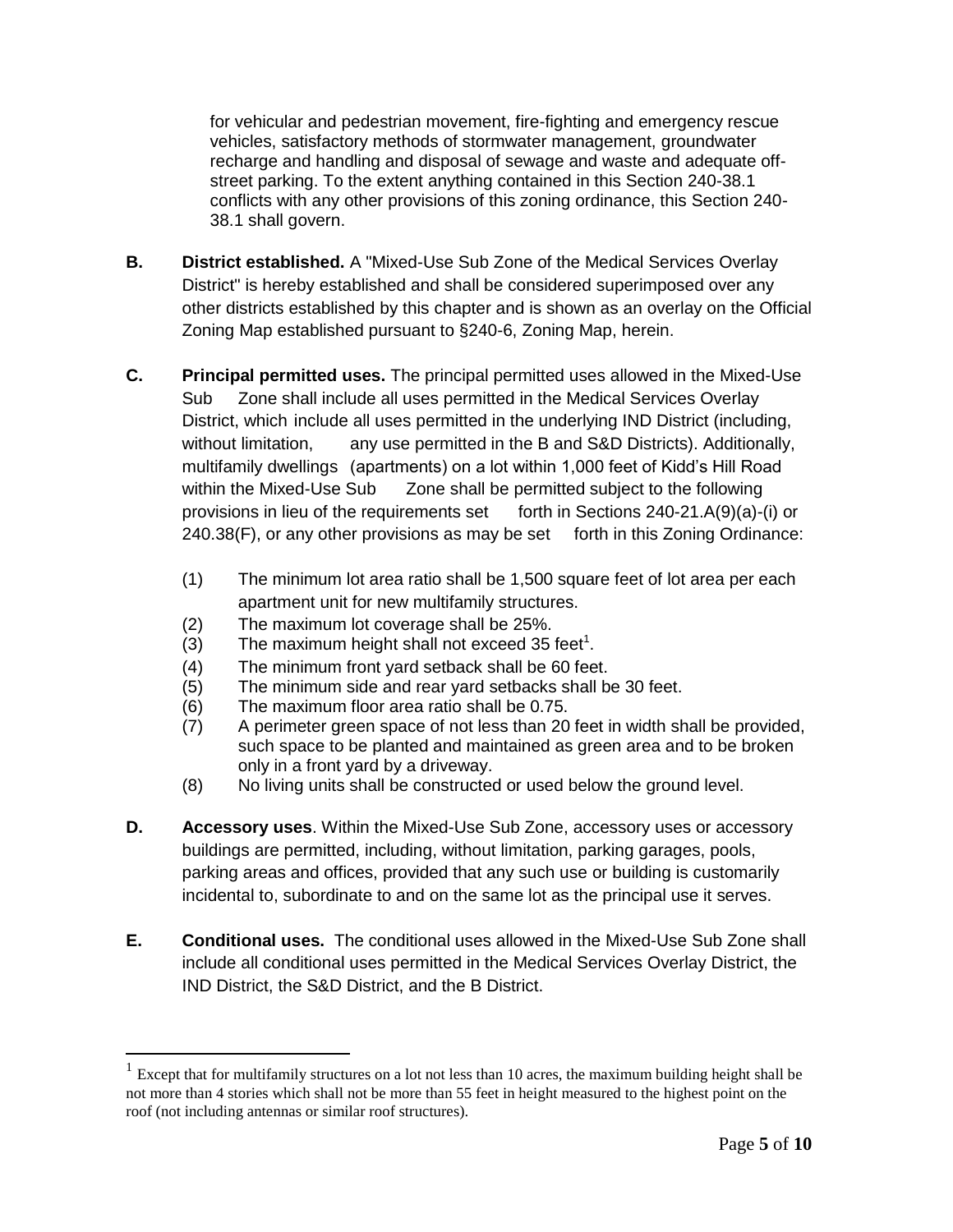- **F. Special Permit uses.** The special permit uses allowed in the Mixed-Use Sub Zone shall include all special permit uses permitted in the Medical Services Overlay District, the IND District and the B District, 'Senior Living, Assisted Living'<sup>2</sup>, 'Senior Living, Nursing Homes<sup>'2</sup>, independent living facilities, memory care facilities, and long-term care facilities. Additionally, multifamily dwellings (apartments) on a lot, any portion of which is set back greater than 1,000 feet from Kidd"s Hill Road within the Mixed-Use Sub Zone, shall be allowed by special permit, subject to the provisions of Section 240-38.1(C) above in lieu of the requirements set forth in Sections 240-21(A) (9) (a)-(i) or 240.38(F), or any other provisions as may be set forth in this Zoning Ordinance.
- **G. Bulk regulations** (dimensional requirements) for all uses other than multifamily dwellings (apartments):
	- (1) Minimum lot area: 90,000 square feet.
	- (2) Minimum lot frontage: 200 feet.
	- (3) Minimum setback, front: 60 feet.
	- (4) Side/rear yard: 30 feet minimum.
	- $(5)$  Building height:<sup>3</sup> 35 feet<sup>4</sup>.
	- (6) Front yard landscape buffer: 45 feet.
	- (7) Landscape buffer, rear and side yard: 30 feet.
	- (8) Maximum lot coverage: 25%.
	- (9) Maximum floor area ratio: 0.40.

# **H. Parking Regulations.**

- (1) For multifamily dwellings, off-street parking shall be provided at a ratio of 1.3 spaces per dwelling unit, and 1 guest space per 10 dwelling unit spaces
- (2) For retail uses, off-street parking shall be provided at a ratio of 1 space per 250 retail sf.
- (3) For medical uses, off-street parking shall be provided at a ratio of 1 space per 250 sf.
- **I. Design and Screening Standards.** Notwithstanding anything contained in Section 240-52, or any other provisions as may be set forth in this Zoning Ordinance, each off-street parking space in the Mixed-Use Sub Zone shall have minimum dimensions of 9 feet by 18 feet excluding the driveway to such space.
- **J. Incidental Storage of Hazardous Materials and Impervious Coverage.**  Hazardous Materials may be stored and offered for sale in connection with retail use or incidental to multifamily use in the Mixed-Use Sub Zone, except as prohibited by the WP Wellhead Protection Overlay District.

 $\overline{a}$ 

 $^{2}$  As such term is defined in Section 240-25(F).

<sup>&</sup>lt;sup>3</sup> Skylights, mechanical penthouses and architectural features not designed for human occupancy shall be excluded in determining the height of any building in the Mixed-Use Sub Zone.

<sup>&</sup>lt;sup>4</sup> Except that for structures containing 'Senior Living, Assisted Living', 'Senior Living, Nursing Homes', independent living facilities, memory care facilities and/or long-term care facilities, on a lot not less than 10 acres, the maximum building height shall not be more than 4 stories which shall not be more than 55 feet measured to the highest point on the roof (not including antennas or similar roof structures).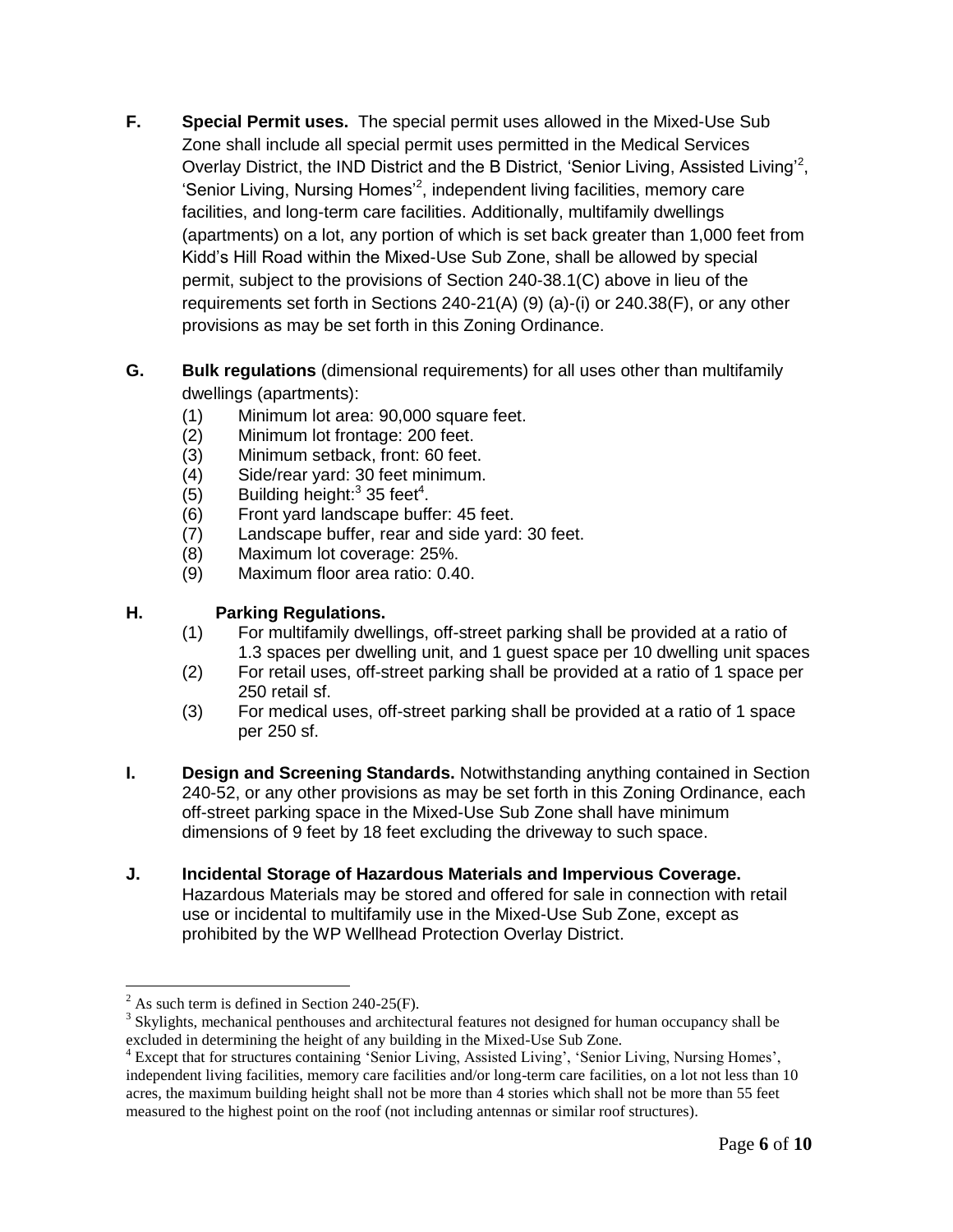In the Mixed-Use Sub Zone, compliance with the lot coverage requirements set forth in Sections 240-35(F)(3) and 240-35(G)(3) may be determined across multiple lots located within the district if the owners of such lots agree to do so in a written agreement provided to the building department. Additionally, for purposes of Sections 240-35(F) (3) and 240-35(G) (3), porous pavement shall not be considered paved surface.

- **K. Signage.** Notwithstanding the provisions of Sections 240-64, 65 and 66 herein, (i) on lots with not less than 10 acres in the Mixed-Use Sub Zone, an aggregate sign area of up to 400 square feet shall be allowed, provided that the sign area of any single sign does not exceed 200 square feet, and (ii) one free-standing sign of up to 200 square feet shall be allowed in the Mixed-Use Sub Zone, provided that such free-standing sign identifies at least two commercial, retail and/or medical uses within the Mixed-Use Sub Zone."
- **L. Exemption.** The uses described in this Section 240-38.1 shall be exempt from the residential building permitting limitations established by Article XI, Sections 240- 110 through 240-122."

# **VOTE: CONTINUED AS WRITTEN TO A PUBLIC HEARING ON OCTOBER 21ST, 2021 PASSES 13 YES**

**Roll Call: Atsalis, Bogan, Clark, Cullum, Dagwan, Rapp Grassetti, Hebert, Levesque, Neary, Schnepp, Shaughnessy, Starr, Steinhilber.** 

### **2022-017 ACCEPTANCE OF A DONATION FROM OPERATION UNDERGROUND RAILROAD (O.U.R.) OF GRAYKEY SOFTWARE AND HARDWARE VALUED AT \$25,270.50 PROVIDED BY GRAYSHIFT LLC INTRO: 09/16/2021**

Police Chief Sonnabend gave the rationale. This is a donation which is also worldwide. We will utilize the dollars for software and hardware to enable the police to unlock locked technology used in child exploitation. We will use the software and hardware for a year as a trial and if we want these devices then we will discuss payment tiers.

Upon a motion duly made and seconded it was

**RESOLVED:** That the Barnstable Town Council does hereby authorize the acceptance of a donation from Operation Underground Railroad (O.U.R.) to the Barnstable Police Department of a one-year GrayKey license for the use of software and hardware provided by Grayshift LLC, which will serve as a valuable investigative tool for use by investigators at the Barnstable Police Department in cases that require digital forensics and the need to open electronic devices without a password, and which is valued at **\$25,270.50**; and that the Town Manager be authorized to execute an agreement for the donation stated herein. **VOTE: PASSES 13 YES**

**Roll Call: Atsalis, Bogan, Clark, Cullum, Dagwan, Rapp Grassetti, Hebert, Levesque, Neary, Schnepp, Shaughnessy, Starr, Steinhilber.** 

**2022-018 ACCEPTANCE OF A FISCAL YEAR 2022 STATE 911 DEPARTMENT TRAINING GRANT IN THE AMOUNT OF \$22,742.60 FROM THE COMMONWEALTH OF MASSACHUSETTS, EXECUTIVE OFFICE OF PUBLIC SAFETY AND SECURITY INTRO: 09/16/2021**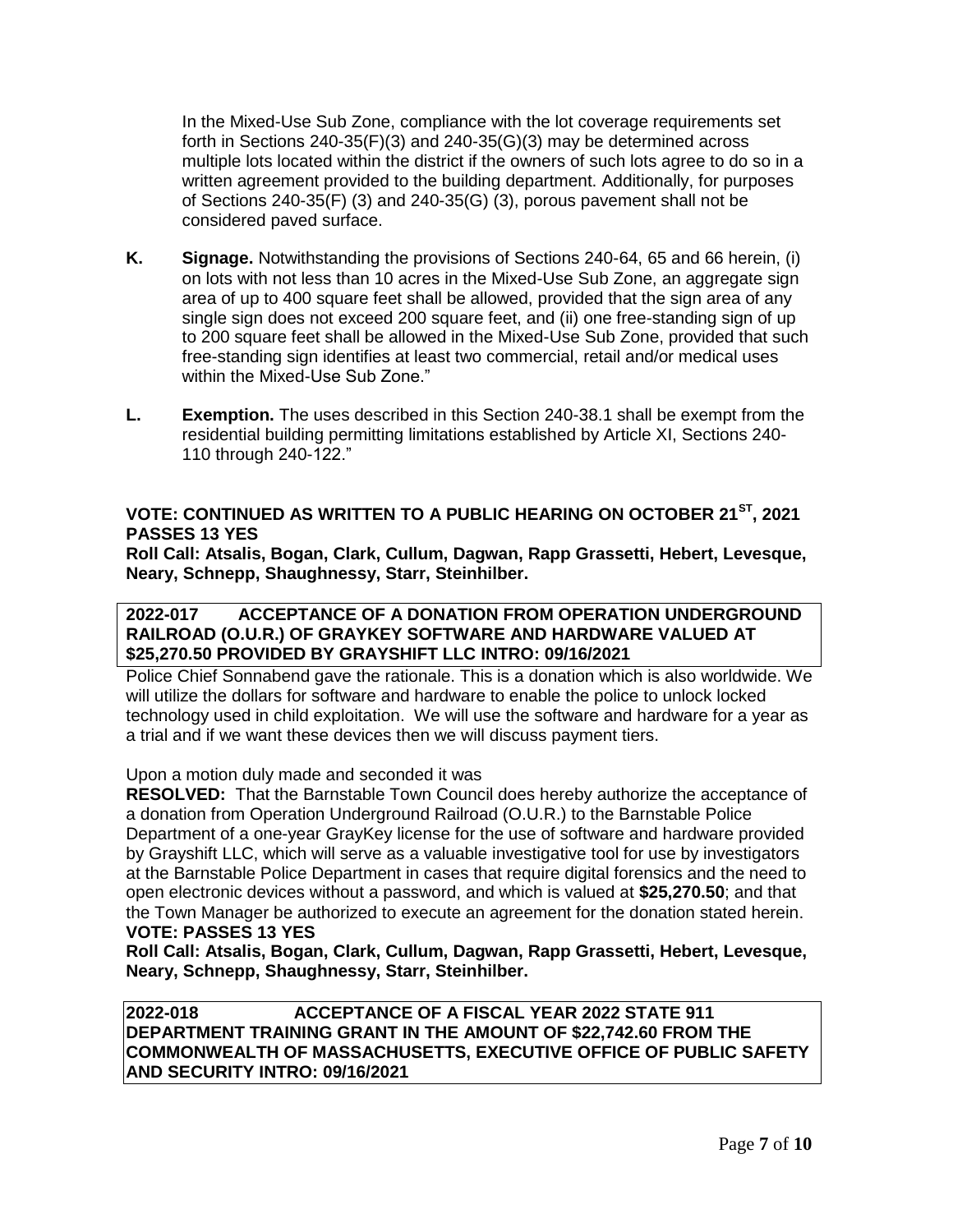Police Chief Sonnabend gave the rationale. He explained this was a federal grant for 911 operators. He noted the training was mandated and the grant pays for it.

Upon a motion duly made and seconded it was

**RESOLVED:** That the Town Council does hereby accept a Fiscal Year 2022 State 911 Department Training Grant in the amount of **\$22,742.60** from the Commonwealth of Massachusetts, Executive Office of Public Safety and Security for the purpose of funding costs associated with the mandatory training of all 911 dispatchers who perform emergency dispatch operations, and that the Town Manager be authorized to contract for and expend the grant funds for the purpose stated herein.

#### **VOTE: PASSES 13 YES**

**Roll Call: Atsalis, Bogan, Clark, Cullum, Dagwan, Rapp Grassetti, Hebert, Levesque, Neary, Schnepp, Shaughnessy, Starr, Steinhilber.** 

**2022-019 ACCEPTANCE OF A FISCAL YEAR 2022 911 SUPPORT AND INCENTIVE GRANT IN THE AMOUNT OF \$270,026 FROM THE COMMONWEALTH OF MASSACHUSETTS, EXECUTIVE OFFICE OF PUBLIC SAFETY AND SECURITY INTRO: 09/16/2021**

Police Chief Sonnabend gave the rationale.

Upon a motion duly made and seconded it was

**RESOLVED:** That the Town Council does hereby accept a Fiscal Year 2022 911 Support and Incentive Grant from the Commonwealth of Massachusetts, Executive Office of Public Safety and Security in the amount of **\$270,026** for the purpose of funding overtime costs associated with shift shortages in the Barnstable Police Department"s 911 telecommunications center and a portion of the base salaries of civilian dispatchers working in the 911 center, and that the Town Manager be authorized to contract for and expend the grant funds for the purpose stated herein.

### **VOTE: PASSES 13 YES**

**Roll Call: Atsalis, Bogan, Clark, Cullum, Dagwan, Rapp Grassetti, Hebert, Levesque, Neary, Schnepp, Shaughnessy, Starr, Steinhilber.** 

### **2022-020 RESOLVE APPROVING THE APPOINTMENT OF R. LANE PARTRIDGE AS THE DIRECTOR OF ASSESSING FOR THE TOWN OF BARNSTABLE INTRO: 09/16/2021**

Mark Milne, Director of Finance introduced R. Lane Partridge. He gave the rationale discussing Mr. Partridge"s extensive background in residential and commercial assessing.

Upon a motion duly made and seconded it was

**RESOLVED:** That the Town Council hereby approves the appointment by the Town Manager of R. Lane Partridge as the Director of Assessing.

#### **VOTE: PASSES 13 YES**

**Roll Call: Atsalis, Bogan, Clark, Cullum, Dagwan, Rapp Grassetti, Hebert, Levesque, Neary, Schnepp, Shaughnessy, Starr, Steinhilber.** 

### **2022-021 DETERMINATION UNDER SECTION 19 OF M.G.L. c. 268A, THE CONFLICT OF INTEREST LAW INTRO: 09/16/2021**

Karen Nober, Town Attorney gave the rationale. She sited Section 19 Conflict of Interest. She explained Mark Ells as Town Manger receives a Cost-of-Living Adjustment (COLA) equal to that of the Town's Department heads. She noted he now has a financial interest in awarding COLA. No other town employee can do this or separate the Town Manager with a separate COLA.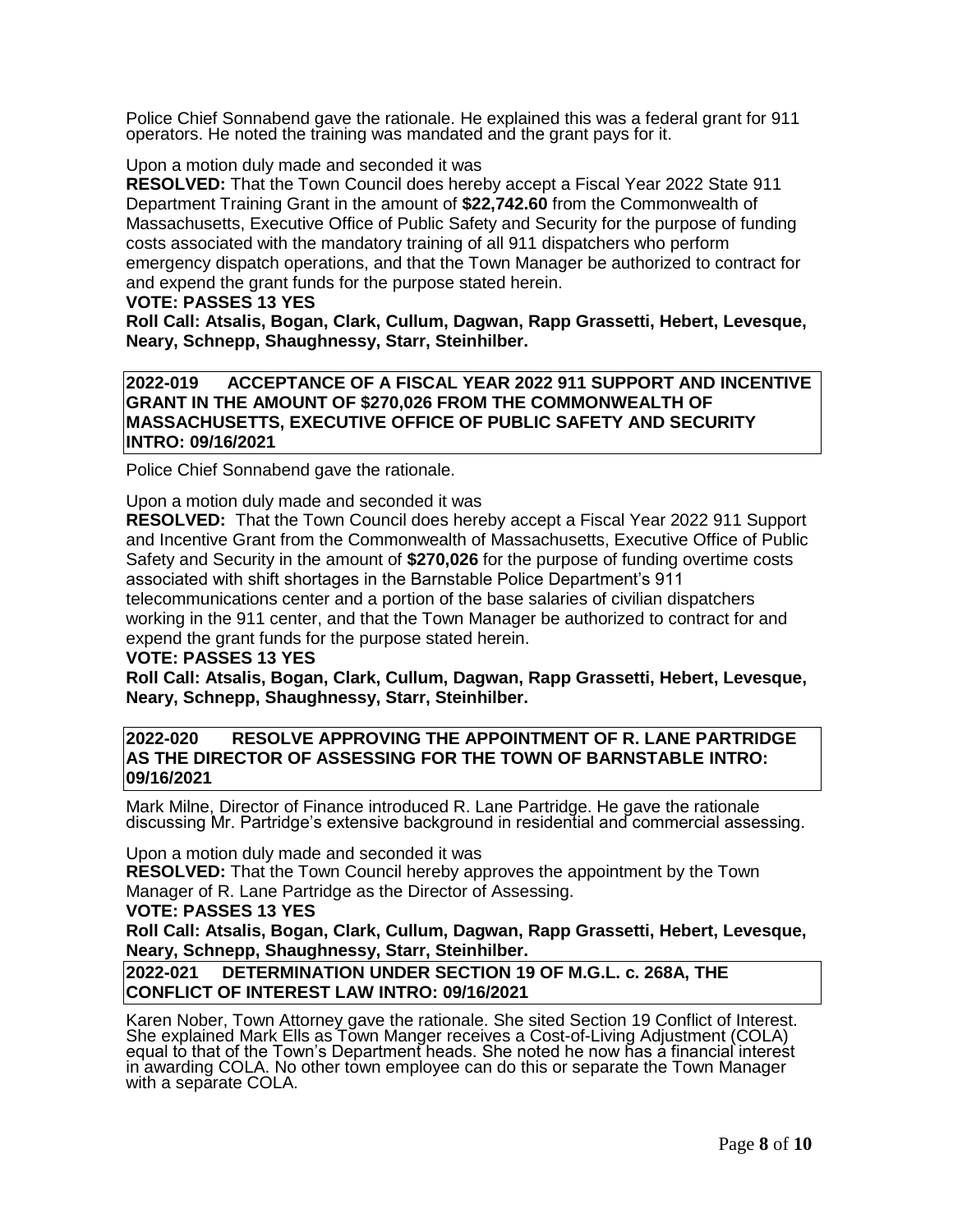Upon a motion duly made and seconded it was

**RESOLVED:** That the Town Council does hereby determine that the financial interest of Mark Ells in decisions regarding the award of a Cost of Living Adjustment (COLA) to Town employees in the Non-Affiliated Executive Group (Department Heads), including whether to award a COLA and the amount of any such COLA, as described in Mr. Ells" disclosure form presented to the Town Council at this meeting in accordance with G.L. c. 268A, § 19, is not so substantial as to be deemed likely to affect the integrity of the services which the Town may expect from Mr. Ells, thereby authorizing Mr. Ells to participate as Town Manager in such decisions during the term of his employment agreement with the Town; and ratifies the participation by Mr. Ells in the award of a COLA to Department Heads effective July 1, 2021; and further authorizes the President of the Town Council to make this determination on the disclosure form on behalf of the Town Council.

### **VOTE: PASSES 12 YES 1 No (Dagwan)**

**Roll Call: Atsalis, Bogan, Clark, Cullum, Rapp Grassetti, Hebert, Levesque, Neary, Schnepp, Shaughnessy, Starr, Steinhilber.** 

**2022-022 RESOLVE RATIFYING THE TOWN COUNCIL VOTE OF OCTOBER 10, 2019, AUTHORIZING THE TOWN MANAGER TO COMMENCE NEGOTIATIONS WITH VINEYARD WIND, LLC, REGARDING AMENDMENTS TO THE EXISTING HOST COMMUNITY AGREEMENT BETWEEN THE TOWN OF BARNSTABLE AND VINEYARD WIND, LLC (HCA), AND AUTHORIZING THE TOWN MANAGER TO NEGOTIATE FURTHER AMENDMENTS TO THE HCA OR A NEW HOST COMMUNITY AGREEMENT WITH VINEYARD WIND (HCA II) WITH RESPECT TO A SECOND PROJECT THAT WOULD COME ASHORE AT CRAIGVILLE BEACH INTRO: 09/16/2021**

Councilor Bogan recused himself from this agenda item.

Mark Ells gave the rationale. This agenda item will ratify the Council vote of the October  $19<sup>th</sup>$ , 2019 and authorize the Town Manager to negotiate further amendments to the Town"s Host Agreement with Vineyard Wind. There is a modification of the landing and it is nearing a final version with the second landing for the west end of Craigville Beach. The new amendments will be regarding: the sewer; substation language, the new second landing; and most important to authorize modify the standing Host Agreement to reflect the changes for Phase II.

(Schnepp) Will there be changes to financial agreements? (Ells) Yes, there could be changes: Host fee (no changes) taxation personal property – to be calculated; construction improvements and projects will be different.

# Upon a motion duly made and seconded it was

**RESOLVED:** That the Town Council hereby reaffirms and ratifies its vote of October 10, 2019, authorizing the Town Manager to commence negotiations with Vineyard Wind, LLC, regarding amendments to the existing Host Community Agreement between the Town of Barnstable and Vineyard Wind, LLC ("HCA"); authorizes the Town Manager to negotiate amendments to the HCA or a new Host Community Agreement ("HCA II") with Vineyard Wind with respect to an impending proposal of Vineyard Wind to bring a second off-shore wind project ashore at Craigville Beach; and further authorizes the Town Manager to negotiate and execute such other agreements as he may determine are necessary to arrange for parallel, simultaneous installation of sewer and related facilities alongside Vineyard Wind duct bank installations contemplated by either or both HCA and HCA II. **VOTE: PASSES 12 YES**